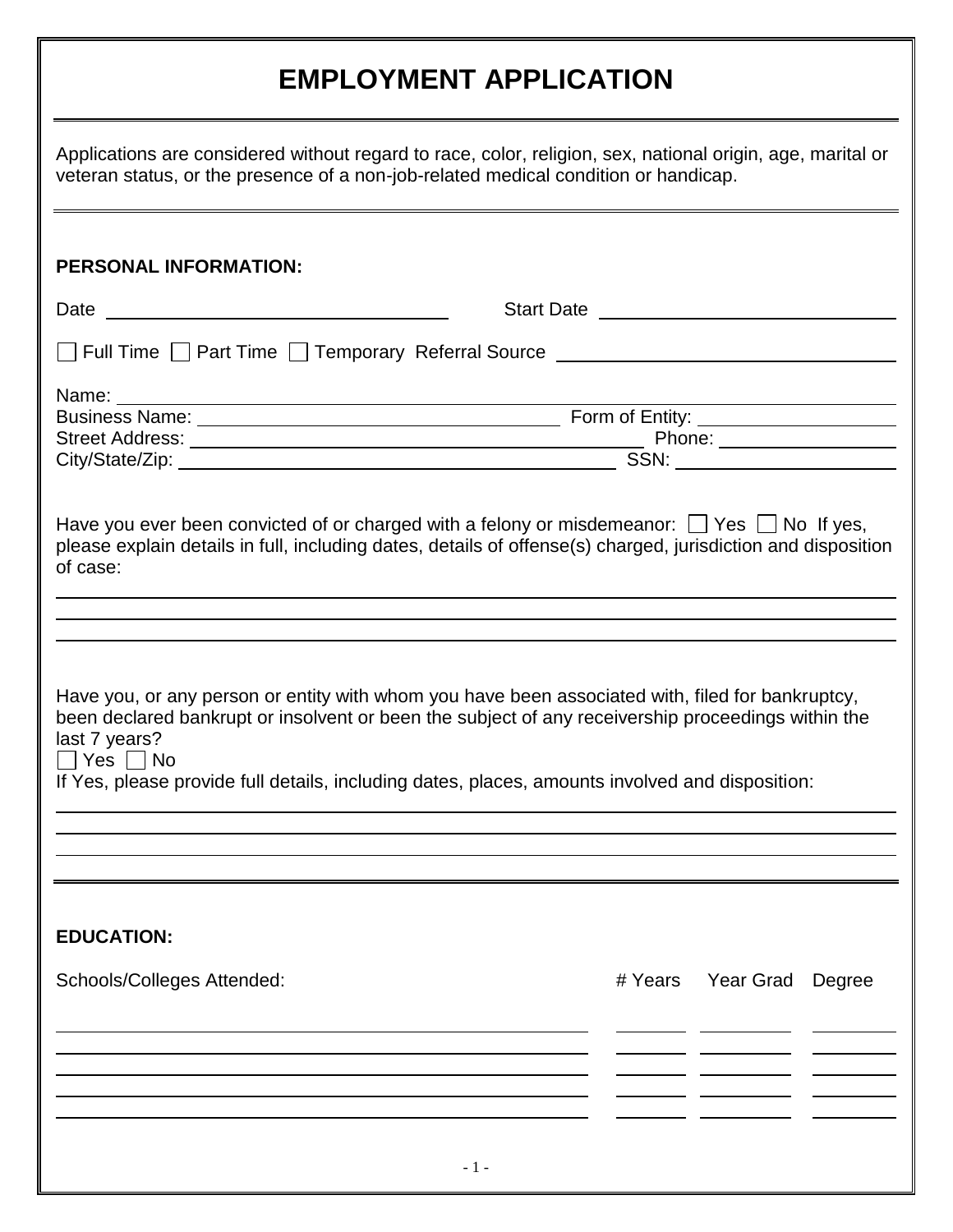**EMPLOYMENT/WORK EXPERIENCE:** Start with your present or most recent position. Include military service assignments and volunteer activities. Exclude organization names that indicate race, color, religion, sex or national origin.

|                                          | Describe Duties/Responsibilities/Accomplishments: ______________________________          |
|------------------------------------------|-------------------------------------------------------------------------------------------|
|                                          |                                                                                           |
|                                          |                                                                                           |
|                                          |                                                                                           |
|                                          |                                                                                           |
|                                          |                                                                                           |
|                                          |                                                                                           |
|                                          | Describe Duties/Responsibilities/Accomplishments: ______________________________          |
|                                          |                                                                                           |
|                                          |                                                                                           |
|                                          |                                                                                           |
|                                          |                                                                                           |
|                                          |                                                                                           |
| City/State/Zip:                          |                                                                                           |
|                                          | Describe Duties/Responsibilities/Accomplishments: ______________________________          |
|                                          | <u> 1989 - Johann Stoff, amerikansk politiker (* 1908)</u>                                |
|                                          |                                                                                           |
| phone numbers for 3 business references. | BUSINESS REFERENCES: Please provide individual and company names, position, addresses and |
|                                          |                                                                                           |
|                                          |                                                                                           |
|                                          |                                                                                           |
|                                          |                                                                                           |
|                                          | Phone: ______________________                                                             |
|                                          |                                                                                           |
|                                          |                                                                                           |
|                                          |                                                                                           |
|                                          |                                                                                           |
| Position:                                |                                                                                           |
|                                          |                                                                                           |
|                                          | $-2-$                                                                                     |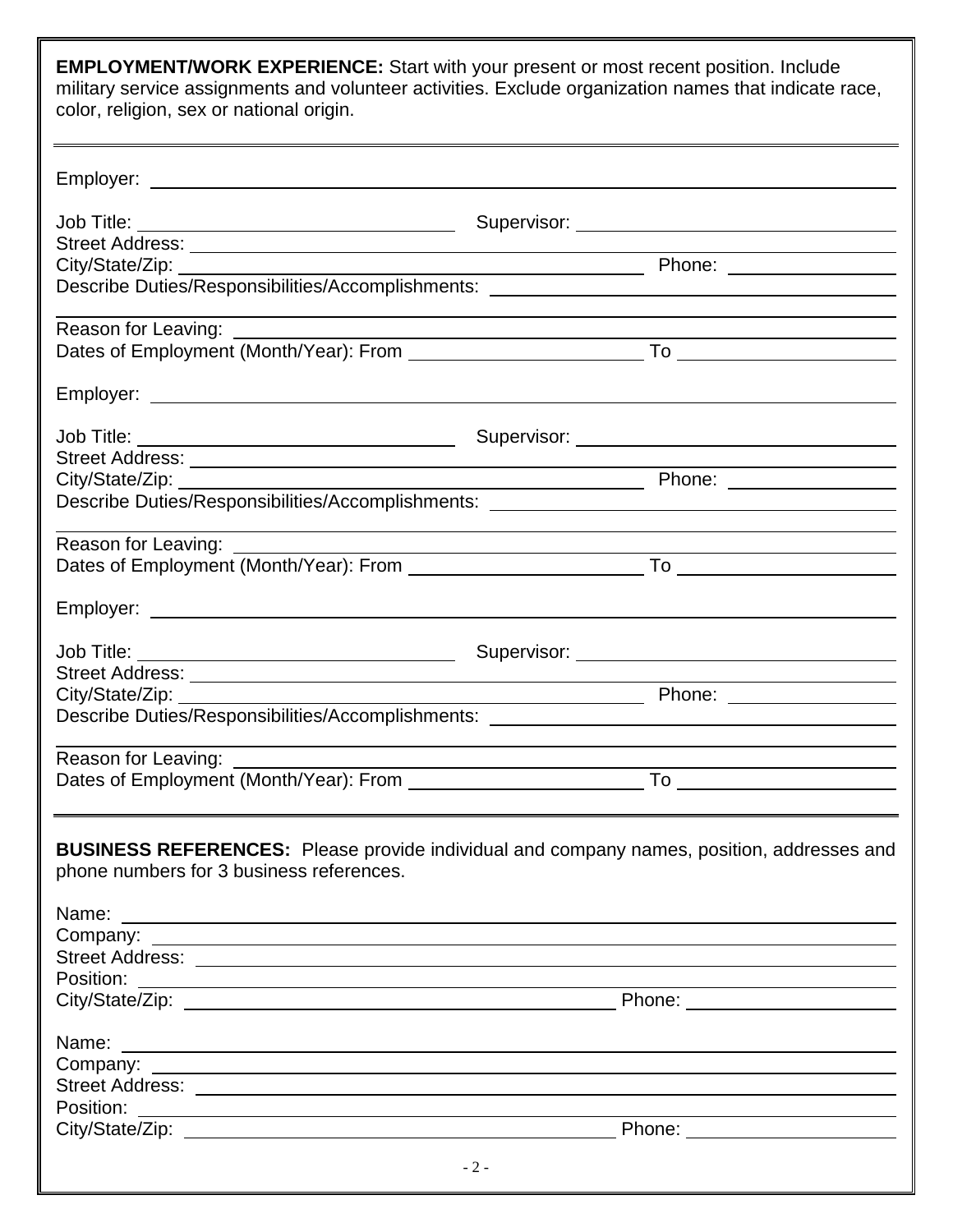| PERSONAL REFERENCES: Please provide names, addresses, phone numbers, relationship and<br>how long known for 3 personal references.<br>Phone: _________________________<br>How long: <u>example and the contract of the contract of the contract of the contract of the contract of the contract of the contract of the contract of the contract of the contract of the contract of the contract of the con</u><br><b>SPECIAL SKILLS:</b> Describe any special skills or qualifications for this work:<br>I CERTIFY that the above answers are true and complete to the best of my knowledge. I authorize |  |
|----------------------------------------------------------------------------------------------------------------------------------------------------------------------------------------------------------------------------------------------------------------------------------------------------------------------------------------------------------------------------------------------------------------------------------------------------------------------------------------------------------------------------------------------------------------------------------------------------------|--|
|                                                                                                                                                                                                                                                                                                                                                                                                                                                                                                                                                                                                          |  |
|                                                                                                                                                                                                                                                                                                                                                                                                                                                                                                                                                                                                          |  |
|                                                                                                                                                                                                                                                                                                                                                                                                                                                                                                                                                                                                          |  |
|                                                                                                                                                                                                                                                                                                                                                                                                                                                                                                                                                                                                          |  |
|                                                                                                                                                                                                                                                                                                                                                                                                                                                                                                                                                                                                          |  |
|                                                                                                                                                                                                                                                                                                                                                                                                                                                                                                                                                                                                          |  |
|                                                                                                                                                                                                                                                                                                                                                                                                                                                                                                                                                                                                          |  |
|                                                                                                                                                                                                                                                                                                                                                                                                                                                                                                                                                                                                          |  |
|                                                                                                                                                                                                                                                                                                                                                                                                                                                                                                                                                                                                          |  |
|                                                                                                                                                                                                                                                                                                                                                                                                                                                                                                                                                                                                          |  |
|                                                                                                                                                                                                                                                                                                                                                                                                                                                                                                                                                                                                          |  |
|                                                                                                                                                                                                                                                                                                                                                                                                                                                                                                                                                                                                          |  |
|                                                                                                                                                                                                                                                                                                                                                                                                                                                                                                                                                                                                          |  |
|                                                                                                                                                                                                                                                                                                                                                                                                                                                                                                                                                                                                          |  |
|                                                                                                                                                                                                                                                                                                                                                                                                                                                                                                                                                                                                          |  |
|                                                                                                                                                                                                                                                                                                                                                                                                                                                                                                                                                                                                          |  |
|                                                                                                                                                                                                                                                                                                                                                                                                                                                                                                                                                                                                          |  |
|                                                                                                                                                                                                                                                                                                                                                                                                                                                                                                                                                                                                          |  |
|                                                                                                                                                                                                                                                                                                                                                                                                                                                                                                                                                                                                          |  |
|                                                                                                                                                                                                                                                                                                                                                                                                                                                                                                                                                                                                          |  |
|                                                                                                                                                                                                                                                                                                                                                                                                                                                                                                                                                                                                          |  |
|                                                                                                                                                                                                                                                                                                                                                                                                                                                                                                                                                                                                          |  |
|                                                                                                                                                                                                                                                                                                                                                                                                                                                                                                                                                                                                          |  |
|                                                                                                                                                                                                                                                                                                                                                                                                                                                                                                                                                                                                          |  |
|                                                                                                                                                                                                                                                                                                                                                                                                                                                                                                                                                                                                          |  |
|                                                                                                                                                                                                                                                                                                                                                                                                                                                                                                                                                                                                          |  |
|                                                                                                                                                                                                                                                                                                                                                                                                                                                                                                                                                                                                          |  |
|                                                                                                                                                                                                                                                                                                                                                                                                                                                                                                                                                                                                          |  |
|                                                                                                                                                                                                                                                                                                                                                                                                                                                                                                                                                                                                          |  |
|                                                                                                                                                                                                                                                                                                                                                                                                                                                                                                                                                                                                          |  |
|                                                                                                                                                                                                                                                                                                                                                                                                                                                                                                                                                                                                          |  |

Jerry w. Crump , to investigate any statement contained in this application, and to obtain a credit report on me (and my company if this application is for reselling by a company) as necessary to determine my qualifications. I understand that this application is not and is not intended to be any kind of contract or agreement. In the event of employment, I understand that any false or misleading information given in my application, correspondence, discussions or interview may result in immediate termination. I understand also, that I am required to abide by all rules, regulations and policies of Bourbon Family Center.

Signed: \_\_\_\_\_\_\_\_\_\_\_\_\_\_\_\_\_\_\_\_\_\_\_\_\_\_\_\_\_\_\_\_\_\_\_\_\_\_\_\_\_\_\_\_\_\_\_\_\_\_\_\_\_\_\_

Date: